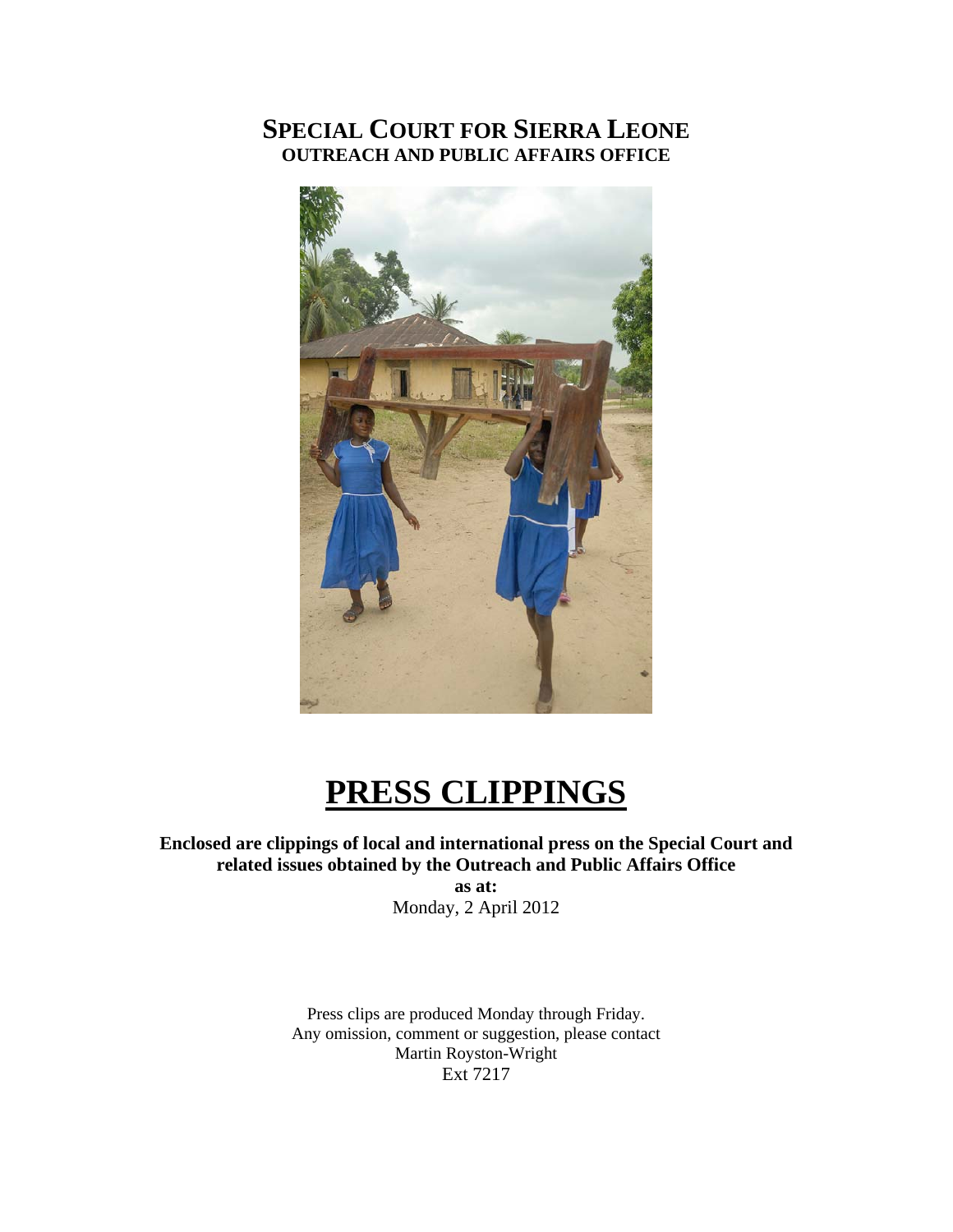| <b>Local News</b>                                                                                                                 |                  |
|-----------------------------------------------------------------------------------------------------------------------------------|------------------|
| Once Upon A Time In Salone / Ariyogbo                                                                                             | Page 3           |
| <b>International News</b>                                                                                                         |                  |
| U.N.'s Ban to Appoint New Judges for Cambodia Tribunal / Reuters<br>International Justice in a Time of Transition / AllAfrica.Com | Page 4<br>Page 5 |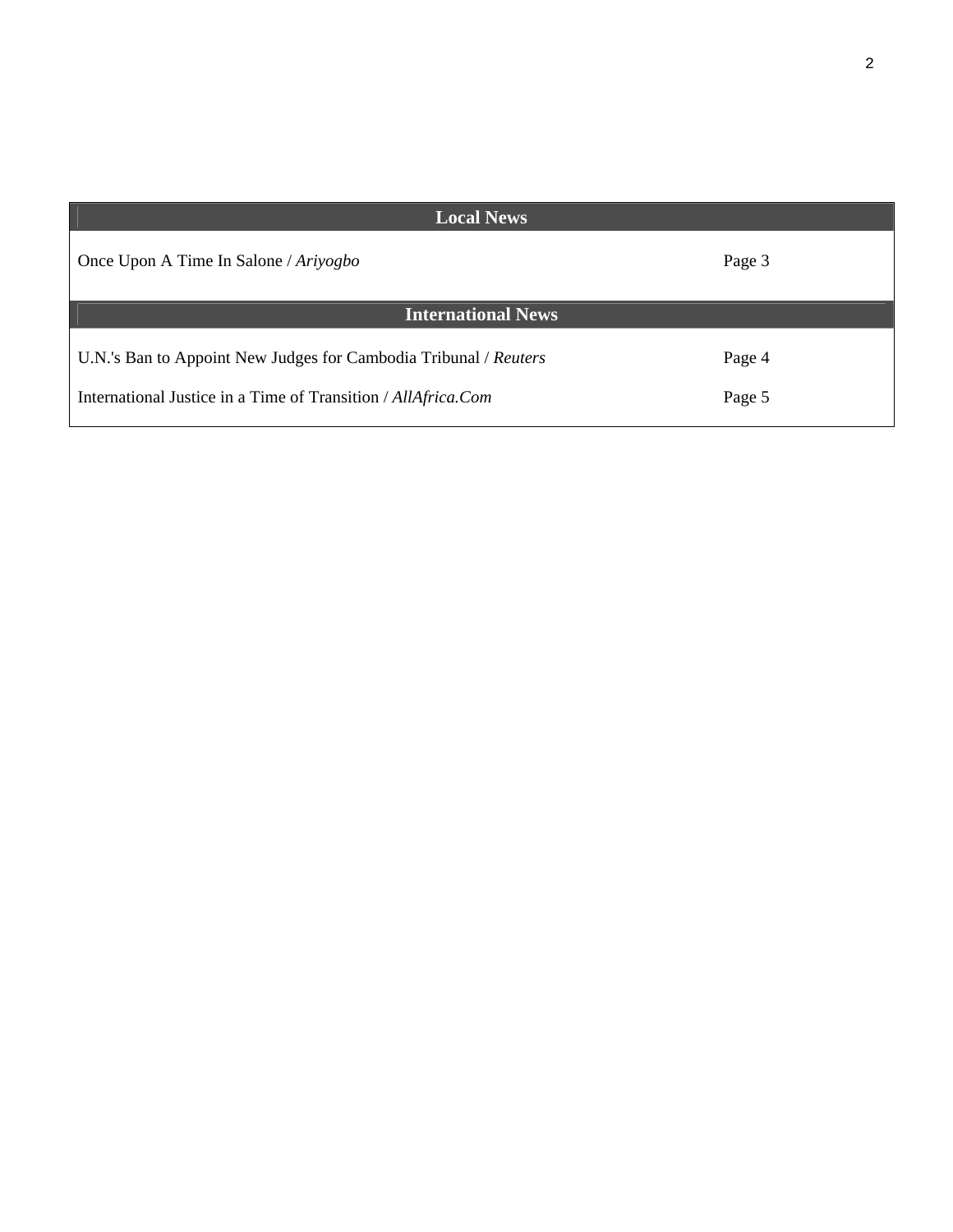Ariogbo Monday, 2 April 2012

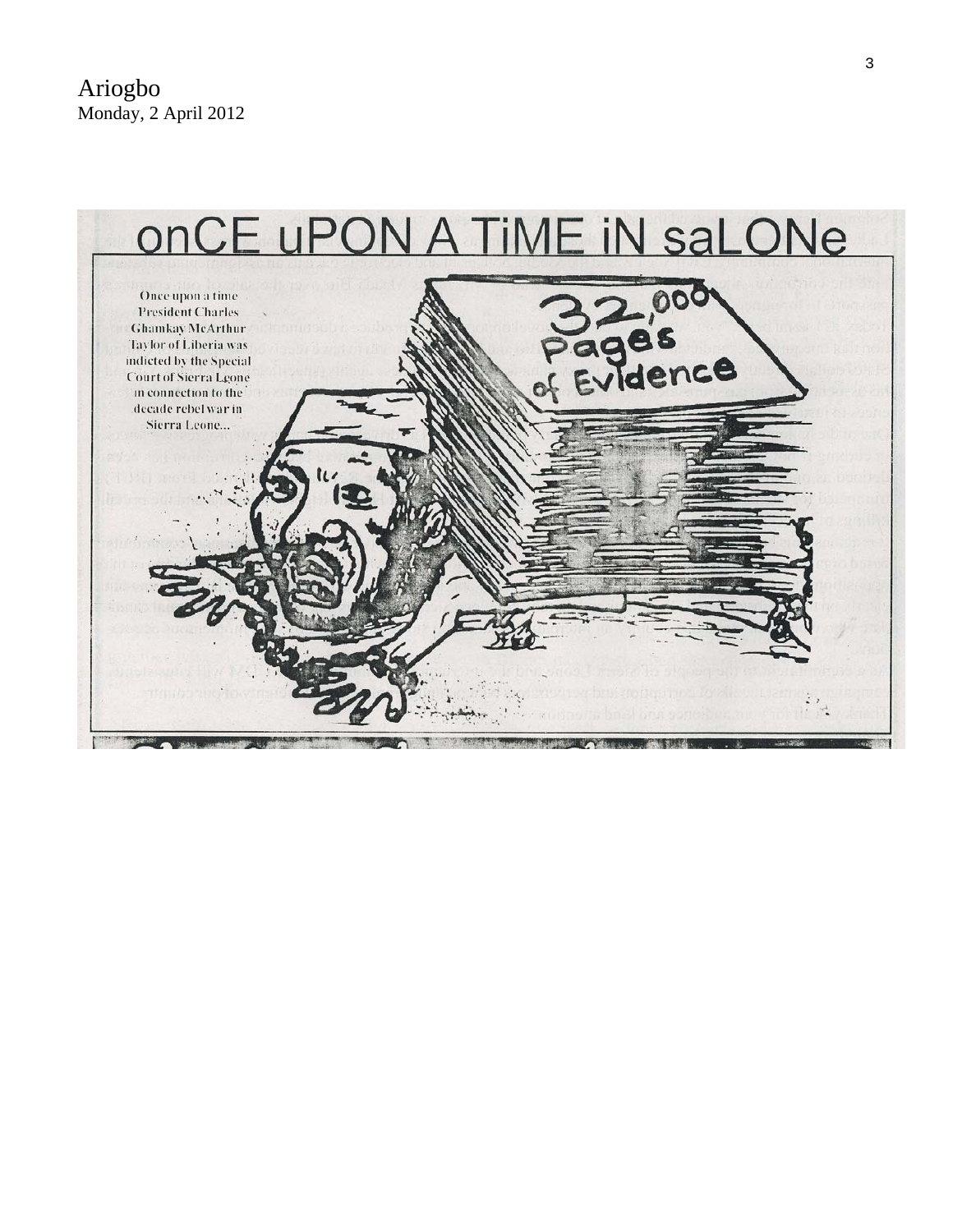Reuters Friday, 30 March 2012

## **U.N.'s Ban to appoint new judges for Cambodia tribunal**

U.N. Secretary-General Ban Ki-moon announced on Friday that he would appoint two new judges for Cambodia's troubled U.N.-backed Khmer Rouge war crimes tribunal and urged the government of the Southeast Asian nation to cooperate with them.

Swiss judge Laurent Kasper-Ansermet quit as reserve co-investigating judge of the tribunal earlier this month, while his predecessor, German judge Siegfried Blunk, left the post in October.

Critics have accused Cambodia of trying to stop further probes of cases tied to the communist-inspired Khmer Rouge's rule of the country between 1975 and 1979, in which as many as 2.2 million Cambodians were killed.

"The circumstances that have given rise to these two resignations remain worrying," Ban's office said in a statement.

The Cambodian government has issued no comment on the resignations. But Prime Minister Hun Sen, himself a former Khmer Rouge soldier, in 2010 told Ban that more indictments were "not allowed" and has also said he would be happy if the court left.

Kasper-Ansermet had been pursuing two unidentified suspects in the highly controversial cases known as 003 and 004.

"The Secretary-General believes that it is essential that the judicial process in relation to Cases 003 and 004 be brought back onto a positive course," said Ban's office, adding that he would appoint a new international co-investigating judge and a new reserve co-investigating judge for the U.N.-backed court.

"Their selection by the Secretary-General will not by itself, however, fully address the concerns that have arisen in regard to the judicial process in these cases," the statement said. "It is essential that the Royal Government of Cambodia extend full cooperation to the new judges."

The U.N.-Cambodian court is now hearing case 002, involving the three most senior surviving Khmer Rouge cadres, who are accused of war crimes, genocide and crimes against humanity. Pol Pot, the architect of Cambodia's "Killing Fields," died in 1998.

The court has spent more than \$150 million since it was formed in 2005, passing just one sentence, a 35 year jail term, commuted to 19 years, for Kaing Guek Eav - "Duch" - for his role in the deaths of more than 14,000 people at a torture center.

That sentence was extended on February 3 to life imprisonment after an appeal by the prosecution.

Ban's office noted the court, known as the Extraordinary Chambers in the Courts of Cambodia, faced a serious funding challenge and he encouraged U.N. member states to provide funds.

(Reporting by Michelle Nichols; Editing by Paul Simao)